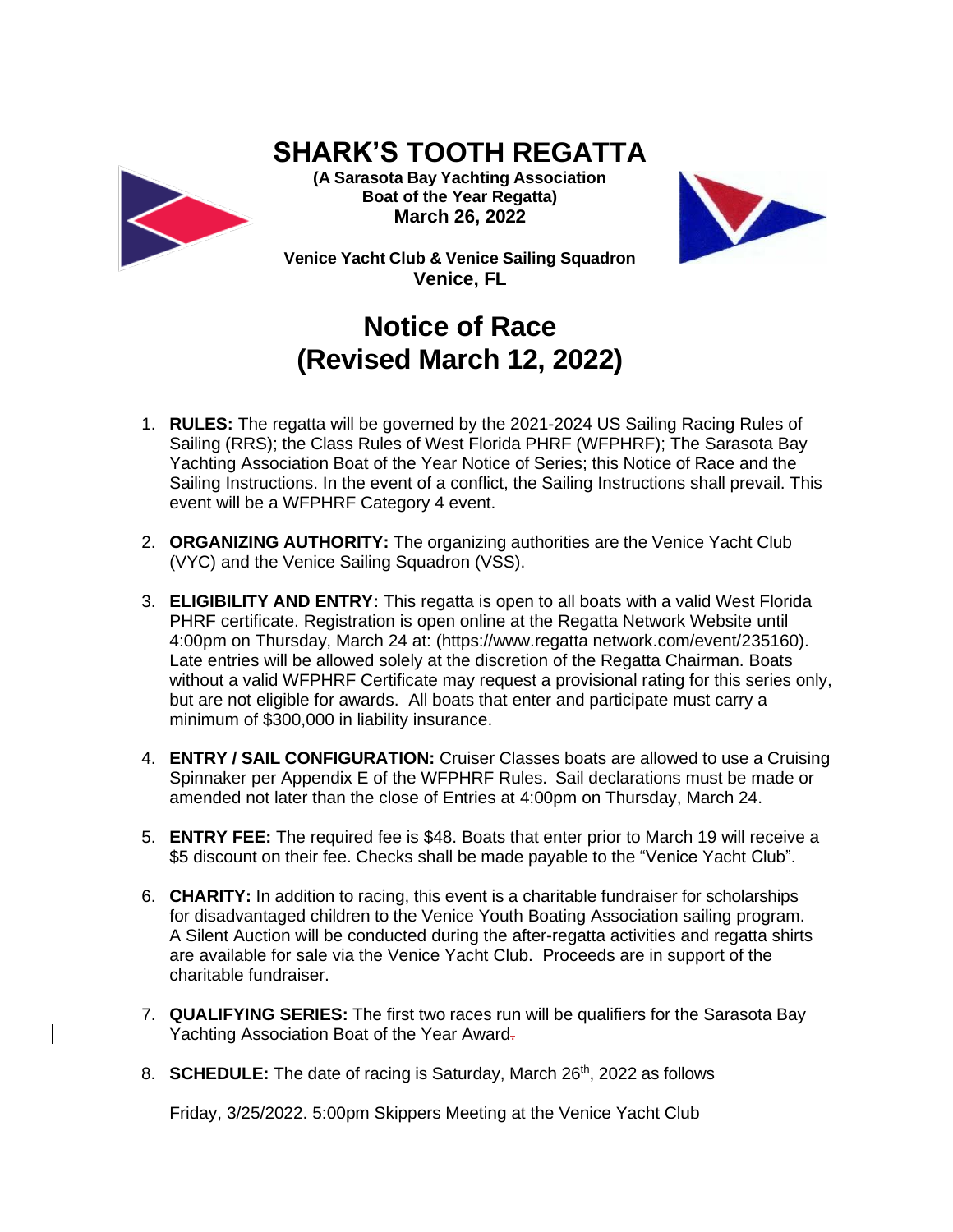| 3/26/2022 | 10:00am First Race outside the Venice Inlet                          |
|-----------|----------------------------------------------------------------------|
| 3/26/2022 | Second Race outside the Venice Inlet (if time and conditions allow.) |
| 3/26/2022 | Third Race outside the Venice Inlet (if time and conditions allow.)  |

- 9. **SAILING INSTRUCTIONS AND SCRATCH SHEET:** The Sailing Instructions and Scratch Sheet will be made available to participants no later than 2:00pm on Friday, March 25, 2022 by posting at the Venice Yacht Club and on the Regatta Network website.
- 10. **CLASSES:** Classes are Spinnaker, Non-Spinnaker, Cruiser, Pocket Cruiser and Multihull as defined by WFPHRF.
- 11. **DIVISIONS:** Divisions will be determined by the organizing authority based on the entries received, with a minimum of separate Monohull and Multihull divisions. The Random Leg Course (RLC) Rating will be used. Once a boat is assigned to a division, she shall remain in that division until that series is completed even if her rating should change.
- 12. **VENUE:** The regatta will be run in the Gulf of Mexico in the area outside the Venice Inlet.
- 13. **COURSES & STARTS:** Courses will be defined in the Sailing Instructions. It is the intent of the organizing authority to have triangular; modified Olympic; and/or random leg courses. Courses will be defined by floating marks. Starts for all Divisions will be Reverse Handicap (Pursuit) starts.
- 14. **SCORING SYSTEM:** The scoring system for the regatta shall be Low Point Scoring System. All races in which there are at least two starters and one finisher shall constitute a race in the series.
- 15. **BERTHING:** Complimentary dock space at the Venice Yacht Club will be made available to entrants on a first-reserved, first-served basis. Reservations must be made with the VYC dockmaster. While on the property, all yacht owners and crew shall abide by the rules and regulations of the Venice Yacht Club. Additional berthing may be available at Higel Park, adjacent to the Venice Yacht Club and at Crow's Nest by reservation.
- 16. **RADIO COMMUNICATION:** All radio communications will be on VHF Channel 69. Except in an emergency, a boat shall not make nor receive voice or data communications that is not available to all boats.
- 17. **AWARDS:** Awards will be presented approximately 5:30pm on Saturday, March 26, at the Venice Yacht Club poolside as follows:
	- 1st, 2nd, and 3rd when a minimum of 5 boats per division have competed in the regatta.
	- 1st and 2nd when a minimum of 4 boats per division have competed in the regatta, and
	- 1st only when a minimum of 2 boats per division have competed in the regatta.
	- Special award for the boat that raises the most funds for the charity.
- 18. **POST-RACING EVENT:** The Venice Yacht Club will be having its "Under The Sea" dinner and entertainment both indoors and outdoors during the evening of Saturday,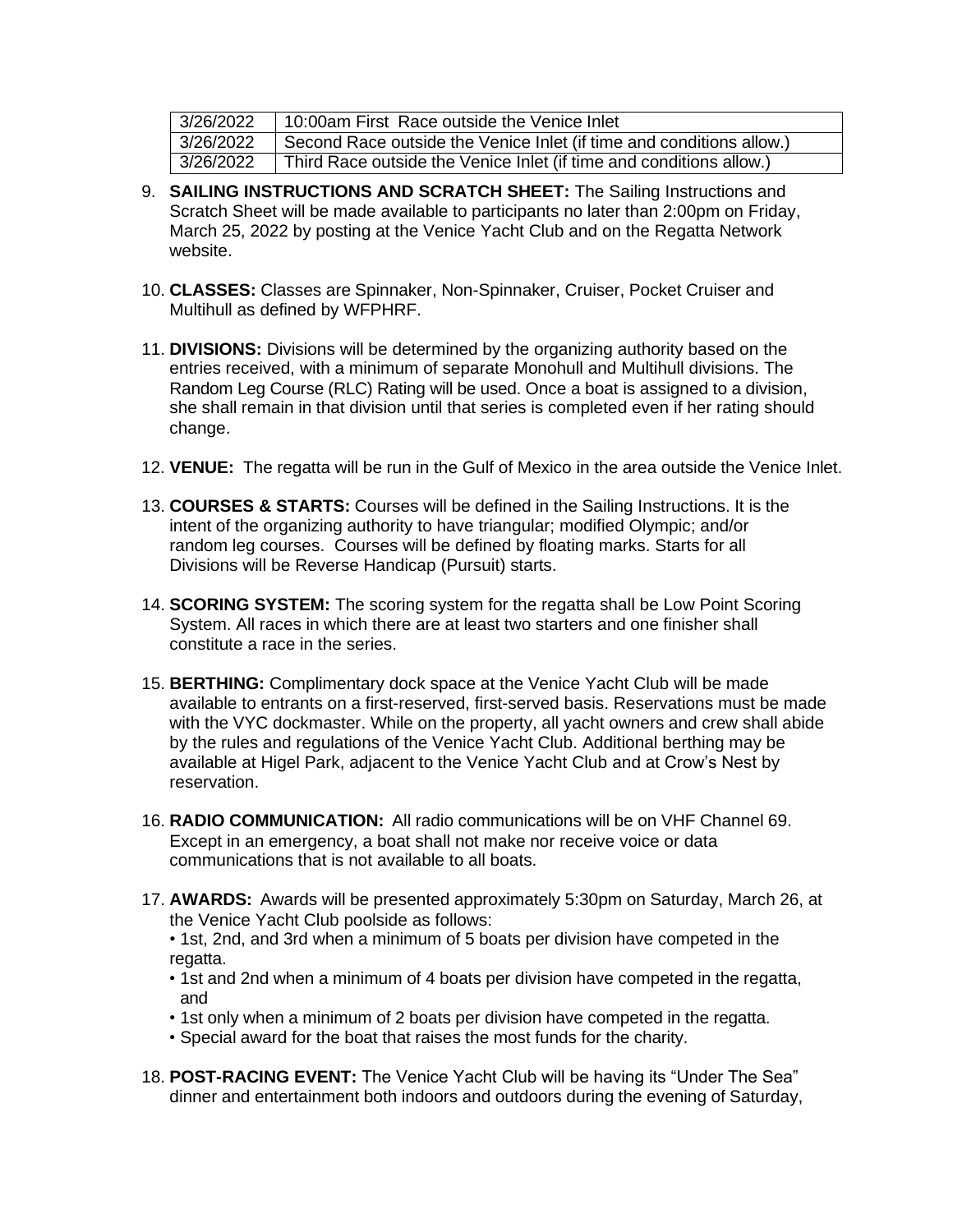March 26. Skippers and crew may purchase dinner "tickets" at a reduced price per person, including tax and gratuity. Beverage tickets will also be available. Please note that credit cards are not accepted at the VYC. Full details will be provided to all entries closer to the event date.

- 19. **DISCLAIMER OF LIABILITY:** Competitors participate in the regatta entirely at their own risk. See RRS Rule 3, Decision to Race. The organizing authority will not accept any liability for material damage or personal injury or death sustained in conjunction with or prior to, during or after the regatta.
- 20. **FURTHER INFORMATION:** For further information, please contact Regatta Chair David Powell at: [davidspowell@hotmail.com.](mailto:davidspowell@hotmail.com)